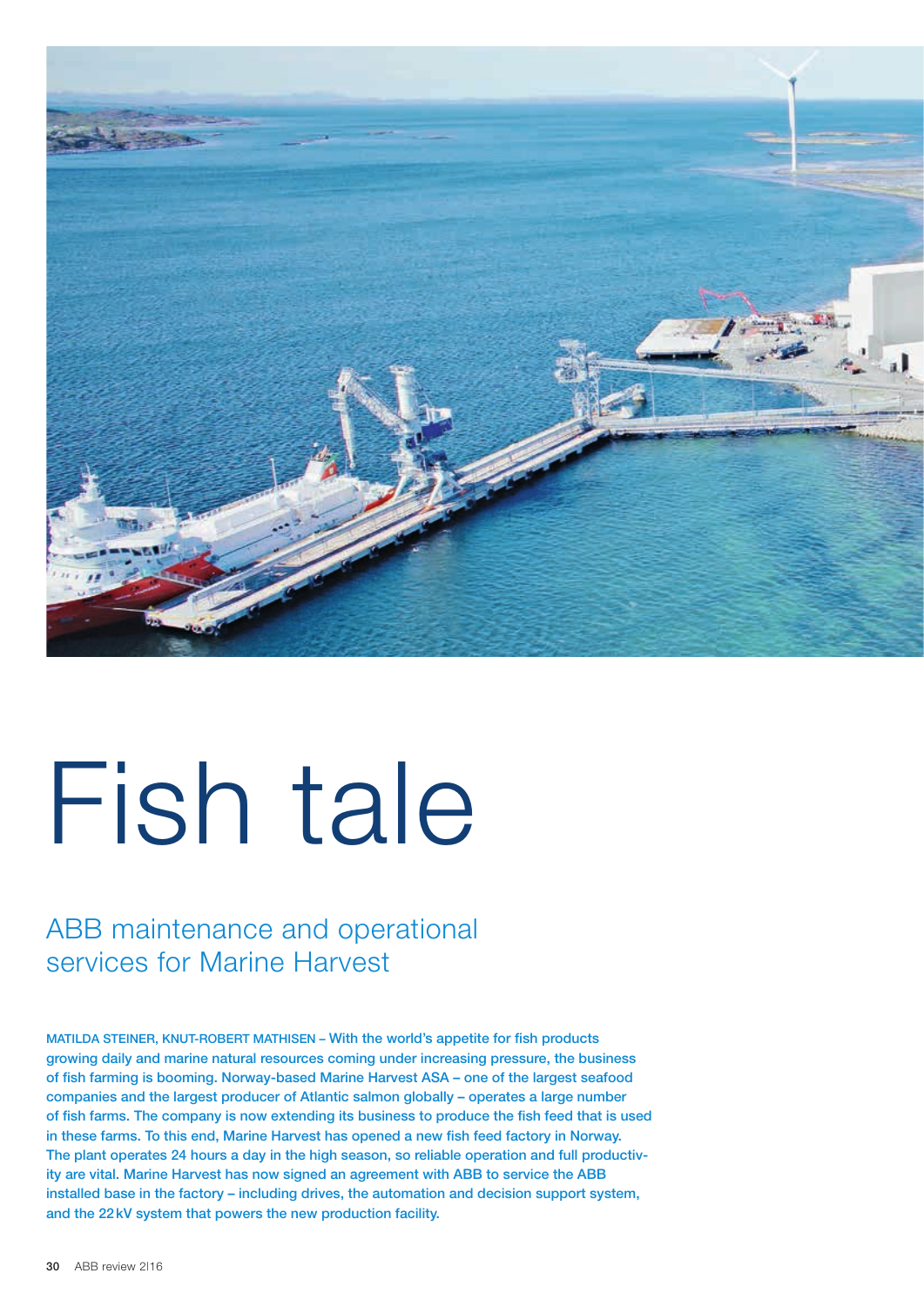

s marine resources come un-<br>der pressure and demand for<br>fish and fish protein shows no<br>signs of abating, fish farms<br>are becoming a vital part of the world's der pressure and demand for fish and fish protein shows no signs of abating, fish farms are becoming a vital part of the world's food supply chain. From its many farms, Marine Harvest ASA – one of the largest seafood companies in the world – produces farmed salmon and a variety of processed seafood. Employing over 10,000 workers, it is represented in 22 countries and, with 24 percent of the global market, is the world's largest producer of Atlantic salmon. The company has decided to start supplying its own fish feed and, for this purpose, has built a \$120 million production facility at Valsneset in Norway that is capable of producing 270,000 tons of feed per year on two production lines  $\rightarrow$  1. This production volume covers 80 percent of

### Title picture

Marine Harvest's new fish feed production facility in Norway will supply the company's fish farms. ABB supplied most of the power and automation to the new factory.

the needs of Marine Harvest's Norwegian fish farms.

The new, fully automated facility allows the company to extend its quality control all the way from fish food to the final de-

livery of portioned fish to retail customers.

ABB was the main supplier of power and automation solutions to the new factory. The scope of supply included transformers, fre-

quency converters, 22 kV switchgear, motor control, drives and computer networks. The automation system encompasses about 5,000 signals from processes in the factory and is integrated into the company's overall business system using ABB cpmPlus Enterprise Connectivity, a decision support system for manufacturing companies.

ABB has now signed a service and operation agreement with Marine Harvest for the drives, and automation and decision support system, as well as for the operation of the 22 kV system that supplies the facility with power. The agree-

The new, fully automated facility extends quality control all the way from fish food to the final delivery of portioned fish to retail customers.

> ment has a duration of three years and involves round-the-clock phone support with guaranteed response times and a dedicated contract manager.

> The control and decision support system lies at the heart of factory operations and is vital to achieving high productivity, energy efficiency and reliable operation.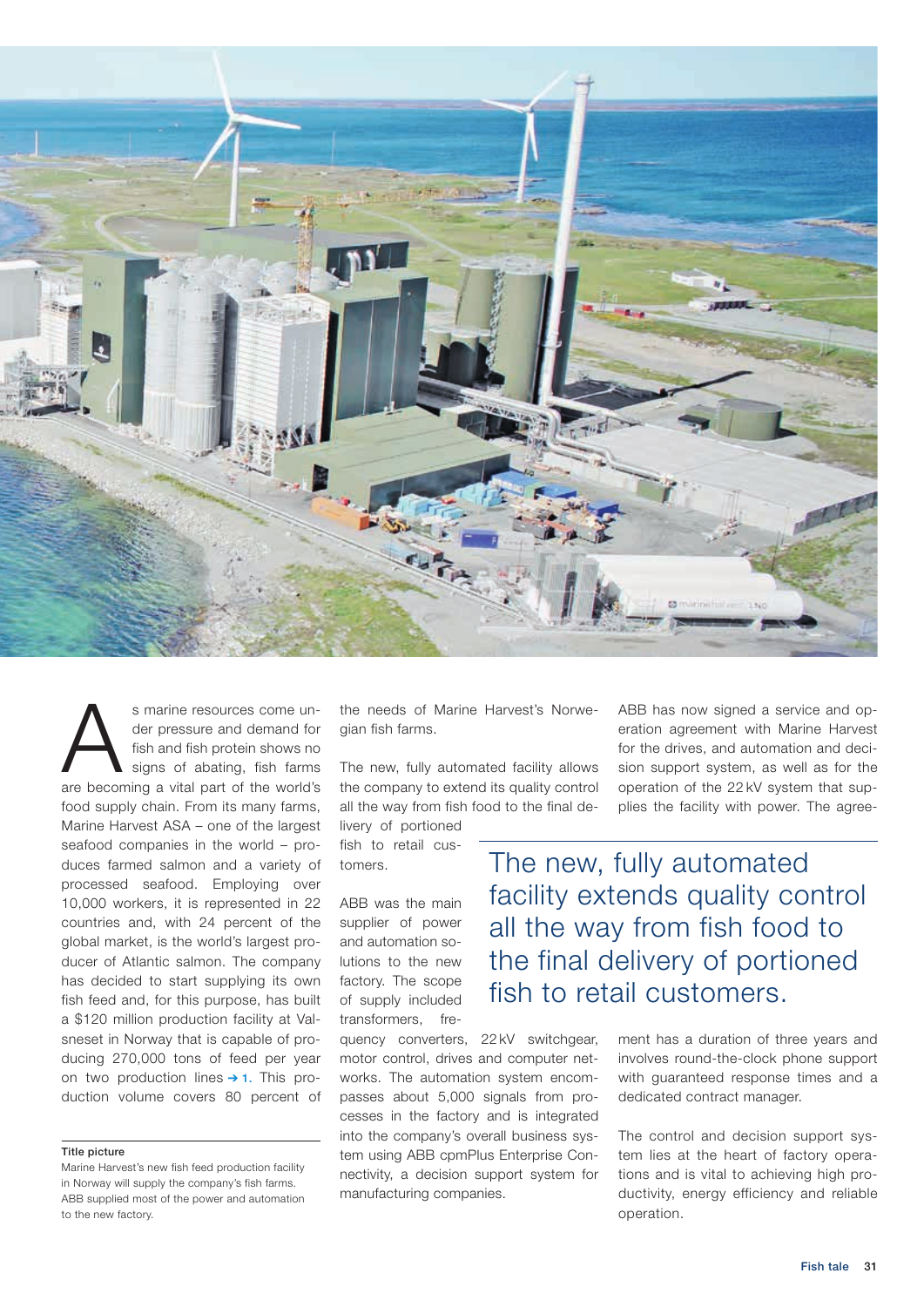

Marine Harvest has now signed an agreement with ABB to service the ABB installed base in the factory.

## Control and decision support system

Feed production is a complex process that handles many ingredients and mixing ratios, and which is subject to full traceability. To make production as efficient as possible, one batch of a particular feed is produced at a time. To control the process, the factory uses Marine Harvest's own version of ABB's Extended Automation System 800xA. The control system not only runs the processes in the factory but also integrates these processes into the company's overall business system.

The control system ensures that the factory adheres to the company's rules, guidelines and quality standards. It also enables:

- − Fast and correct decisions based on real-time production data and critical process information
- − Agile paperless operation that can respond rapidly to changing customer demands
- − Full product and process genealogy
- − On-the-job support for operators by providing up-to-date information, instructions, material lists, notifications and checklists
- − Operation visibility and plant performance analysis to help realize continuous improvements
- − Close monitoring and control of material consumption and warehouse status

# **Traceability**

As is common in the world of food production, every stage of farming and production adheres to strict best practice and guidelines. One of the most critical best practices revolves around traceability at all levels and every stage of the process. In a food operation, traceability relies heavily on a meticulous and efficacious use of data:

- − Horizontal and vertical traceability at all stages of the production process
- − Integration with external systems for extended information correlation
- Visibility in the production process and accessibility of real-time data
- − Easy accessibility for all relevant parties to all critical process data